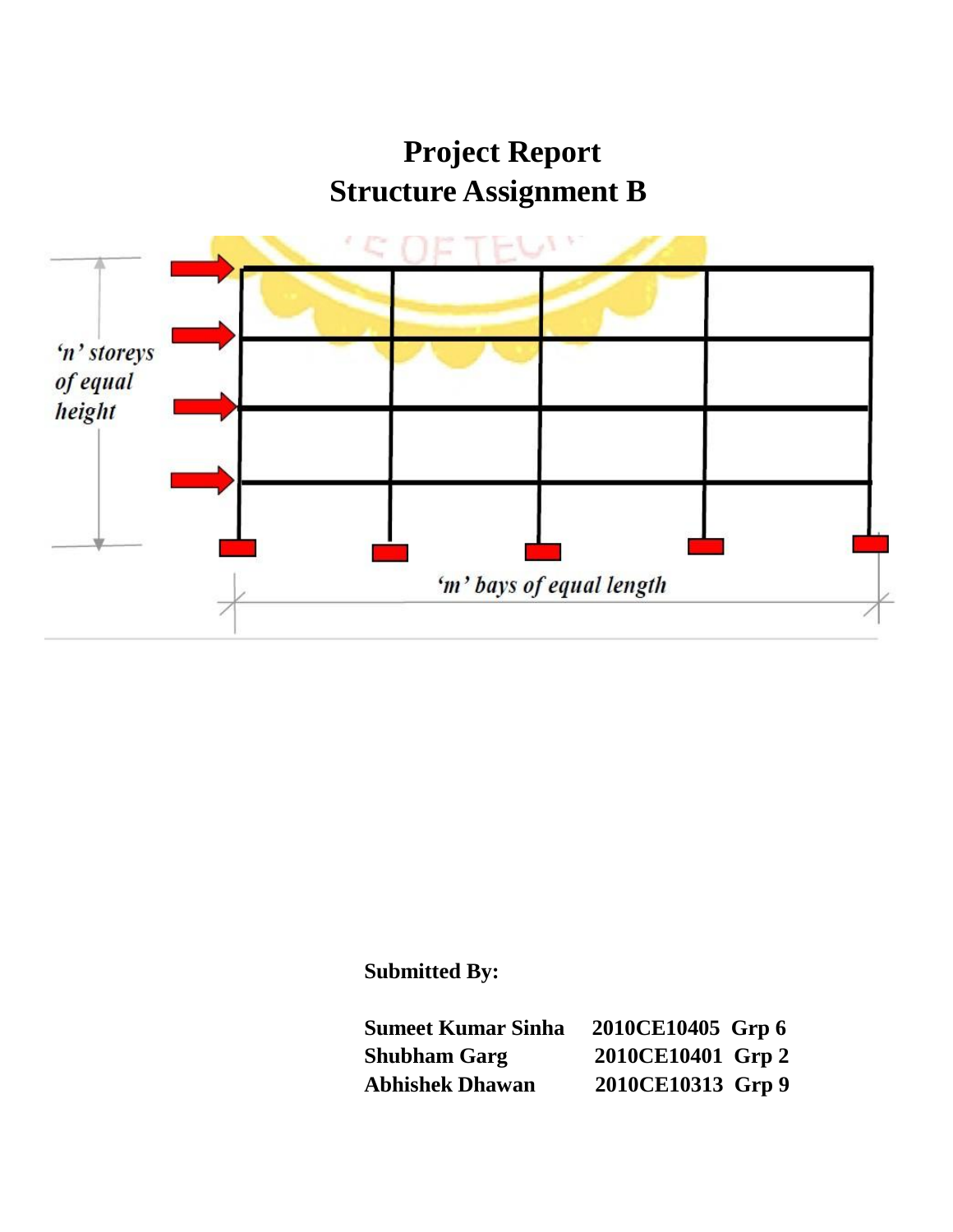## The Direct Stiffness Method: Plane Frames

#### **Introduction**

In the case of plane frame, all the members lie in the same plane and are interconnected by rigid joints. The internal stress resultants at a cross-section of a plane frame member consist of bending moment, shear force and an axial force. The significant deformations in the plane frame are only flexural and axial. In this lesson, the analysis of plane frame by direct stiffness matrix method is discussed. Initially, the stiffness matrix of the plane frame member is derived in its local coordinate axes and then it is transformed to global co-ordinate system. In the case of plane frames, members are oriented in different directions and hence before forming the global stiffness matrix it is necessary to refer all the member stiffness matrices to the same set of axes. This is achieved by transformation of forces and displacements to global co-ordinate system.

#### Member Stiffness Matrix

Consider a member of a plane frame as shown in Fig. 30.1a in the member coordinate system *x*' *y*' *z*'. The global orthogonal set of axes *xyz* is also shown in the figure. The frame lies in the *xy* plane. The member is assumed to have uniform flexural rigidity *EI* and uniform axial rigidity *EA* for sake of simplicity. The axial deformation of member will be considered in the analysis. The possible displacements at each node of the member are: translation in *x*' - and *y*' - direction and rotation about *z*'- axis.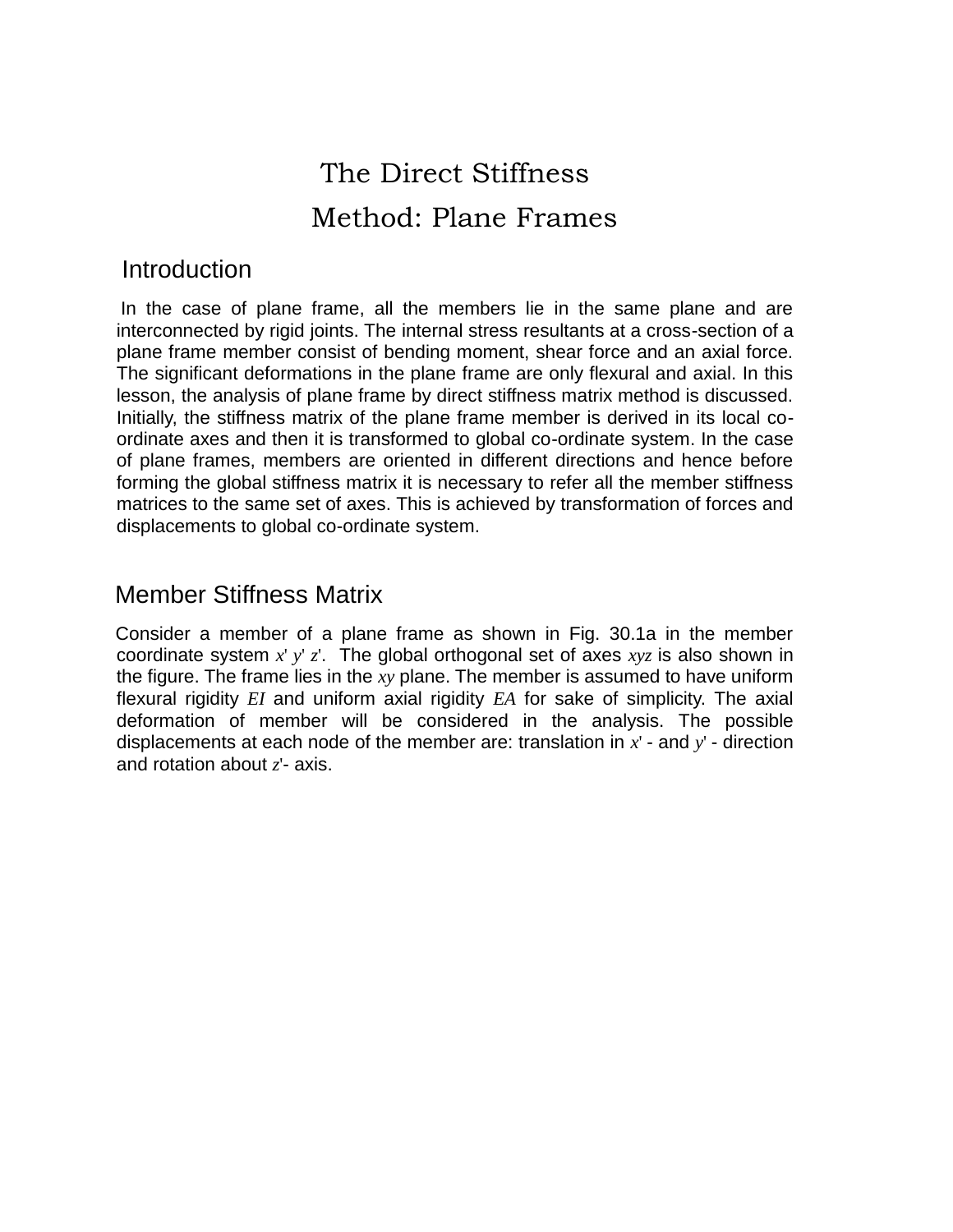

Fig. 30.1 Frame member in local co-ordinate system

Thus the frame members have six (6) degrees of freedom and are shown in Fig.30.1a. The forces acting on the member at end *j* and *k* are shown in Fig. 30.1b. The relation between axial displacement and axial forces is derived in chapter 24. Similarly the relation between shear force, bending moment with translation along *y*' axis and rotation about *z*' axis are given in lesson 27. Combining them, we could write the load-displacement relation in the local coordinate axes for the plane frame as shown in *Fig 30.1a, b* as,

This may be written as

$$
\{q'\} = [k']\{u'\} \tag{30.1b}
$$

where  $\lceil k \rceil$  is the member stiffness matrix. The member stiffness matrix can also be generated by giving unit displacement along each possible displacement degree of freedom one at a time and calculating resulting restraint actions.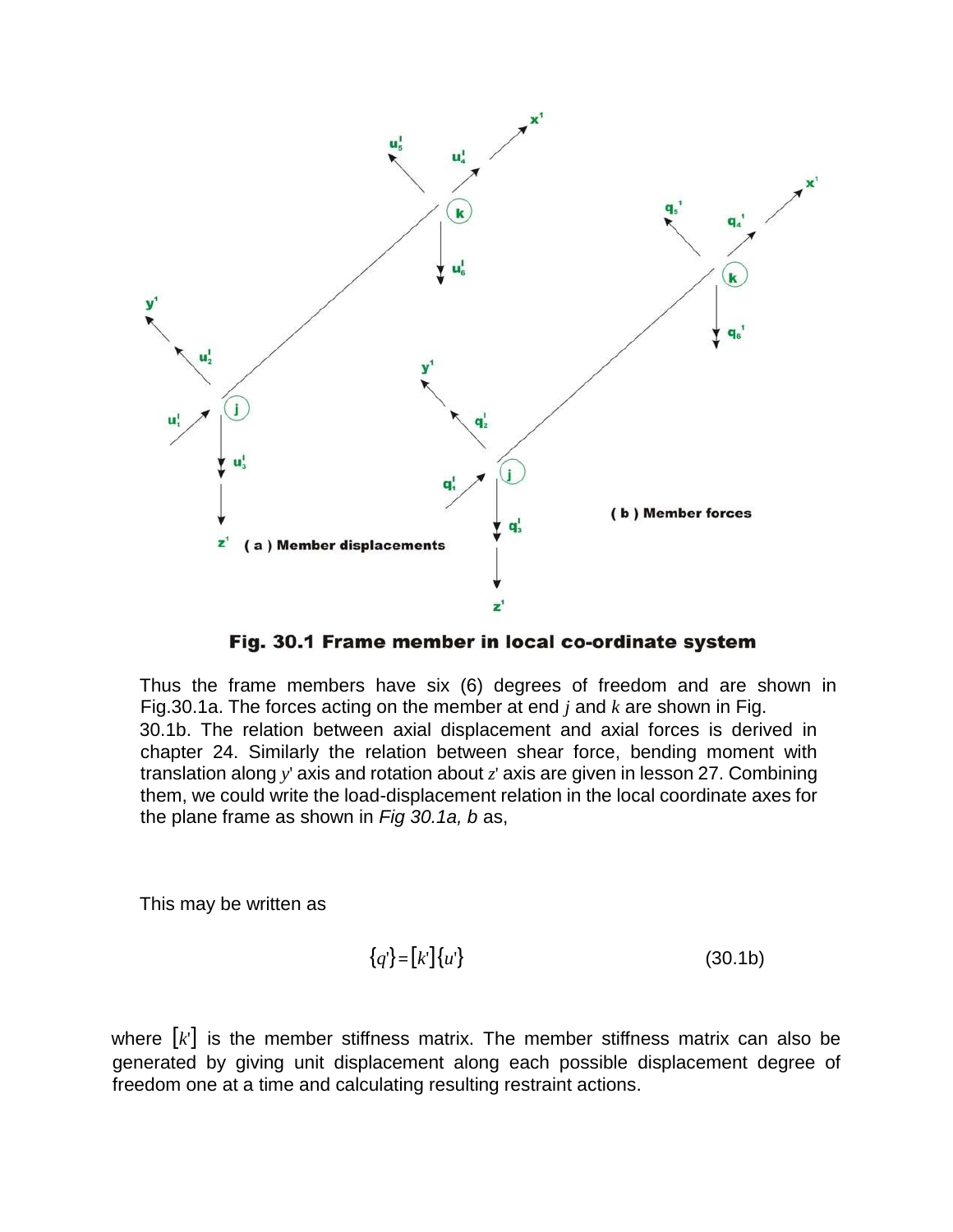### Transformation from local to global co-ordinate system

#### *Displacement transformation matrix*

In plane frame the members are oriented in different directions and hence it is necessary to transform stiffness matrix of individual members from local to global co-ordinate system before formulating the global stiffness matrix by assembly. In Fig. 30.2a the plane frame member is shown in local coordinate axes *x*′*y*′*z*′ and in Fig. 30.2b, the plane frame is shown in global coordinate axes *xyz* . Two ends of the plane frame member are identified by *j* and*k*. Let  $u'_1, u'_2, u'_3$  and  $u'_4, u'_5, u'_6$  be respectively displacements of ends *j* and *k* of the member in local coordinate system x' y' z'. Similarly  $u_1, u_2, u_3$  and  $u_4, u_5, u_6$  respectively are displacements of ends *j* and *k* of the member in global co-ordinate system.



(b) Global co-ordinate system.

Let θ be the angle by which the member is inclined to global *x*-axis. From Fig.30.2a and b, one could relate  $u'_1, u'_2, u'_3$  to  $u_1, u_2, u_3$  as,

$$
u'_{1} = u_{1} \cos \theta + u_{2} \sin \theta \tag{30.2a}
$$

$$
u'_{2} = -u_{1} \sin \theta + u_{2} \cos \theta \tag{30.2b}
$$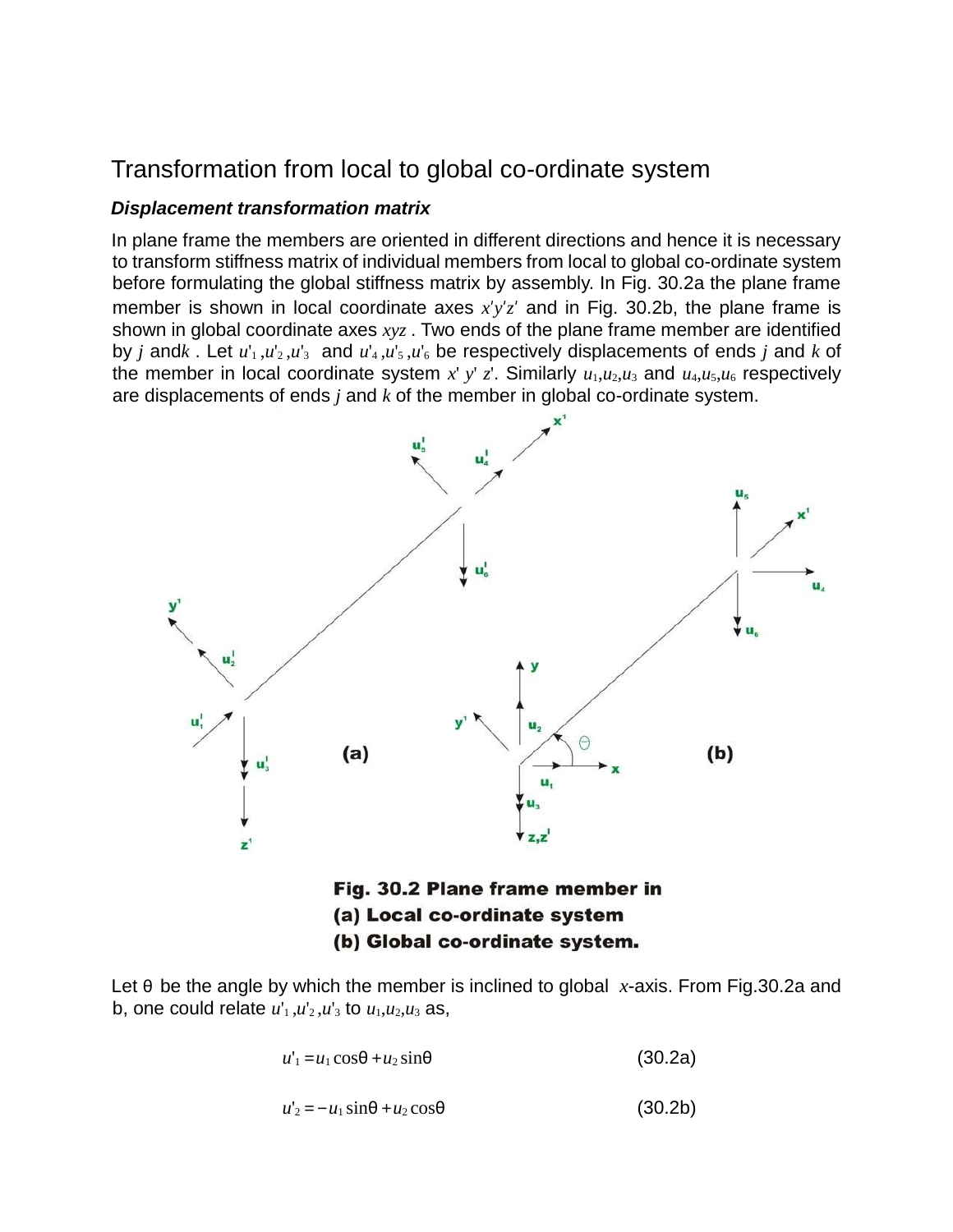$$
u'_{3} = u_{3} \tag{30.2c}
$$

This may be written as,

$$
\begin{bmatrix} u'_{1} \\ u'_{2} \\ u'_{3} \\ u'_{4} \\ u'_{5} \\ u'_{6} \end{bmatrix} = \begin{bmatrix} l & m & 0 & 0 & 0 & 0 \\ -m & l & 0 & 0 & 0 & 0 \\ 0 & 0 & 1 & 0 & 0 & 0 \\ -\cdots & -\cdots & -\cdots & -\cdots & -\cdots & -\cdots \\ 0 & 0 & 0 & l & m & 0 \\ 0 & 0 & 0 & -m & l & 0 \\ 0 & 0 & 0 & 0 & 0 & 1 \end{bmatrix} \begin{bmatrix} u_{1} \\ u_{2} \\ u_{3} \\ u_{4} \\ u_{5} \\ u_{6} \end{bmatrix}
$$
 (30.3a)

Where,  $l = \cos\theta$  and  $m = \sin\theta$ .

This may be written in compact form as,

$$
\{u'\} = [T]\{u\} \tag{30.3b}
$$

In the above equation, [*T*] is defined as the displacement transformation matrix and it transforms the six global displacement components to six displacement components in local co-ordinate axes. Again, if the coordinate of node *j* is

 $(x_1, y_1)$  and coordinate of node *k* are  $(x_2, y_2)$ , then,

*Force displacement matrix*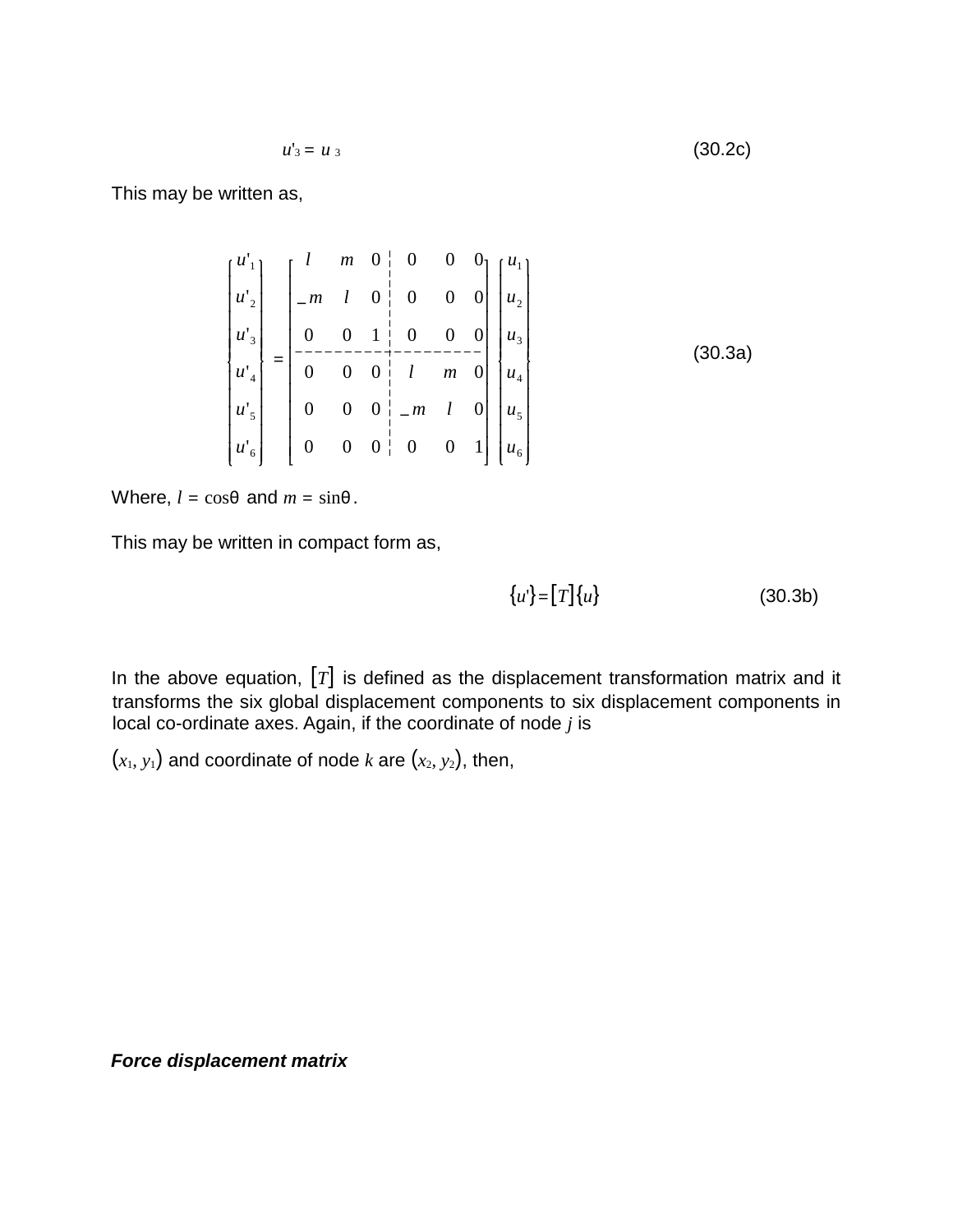

### Fig. 30.3 Plane frame member in (a) Local co-ordinate axes and (b) In global co-ordinate system

Let  $q_1$ , $q_2$ , $q_3$  and  $q_4$ , $q_5$ , $q_6$ be respectively the forces in member at nodes *j* and *k* as shown in Fig. 30.3a in local coordinate system.  $p_1$ ,  $p_2$ ,  $p_3$  and  $p_4$ ,  $p_5$ ,  $p_6$  are the forces in members at node *j* and *k* respectively as shown in Fig. 30.3b in the global coordinate system. Now from Fig 30.3a and b,

$$
p_1 = q_1 \cos \theta - q_2 \sin \theta \tag{30.5a}
$$

$$
p_2 = q'_1 \sin\theta + q'_2 \cos\theta \tag{30.5b}
$$

$$
p_3 = q'_{3} \tag{30.5c}
$$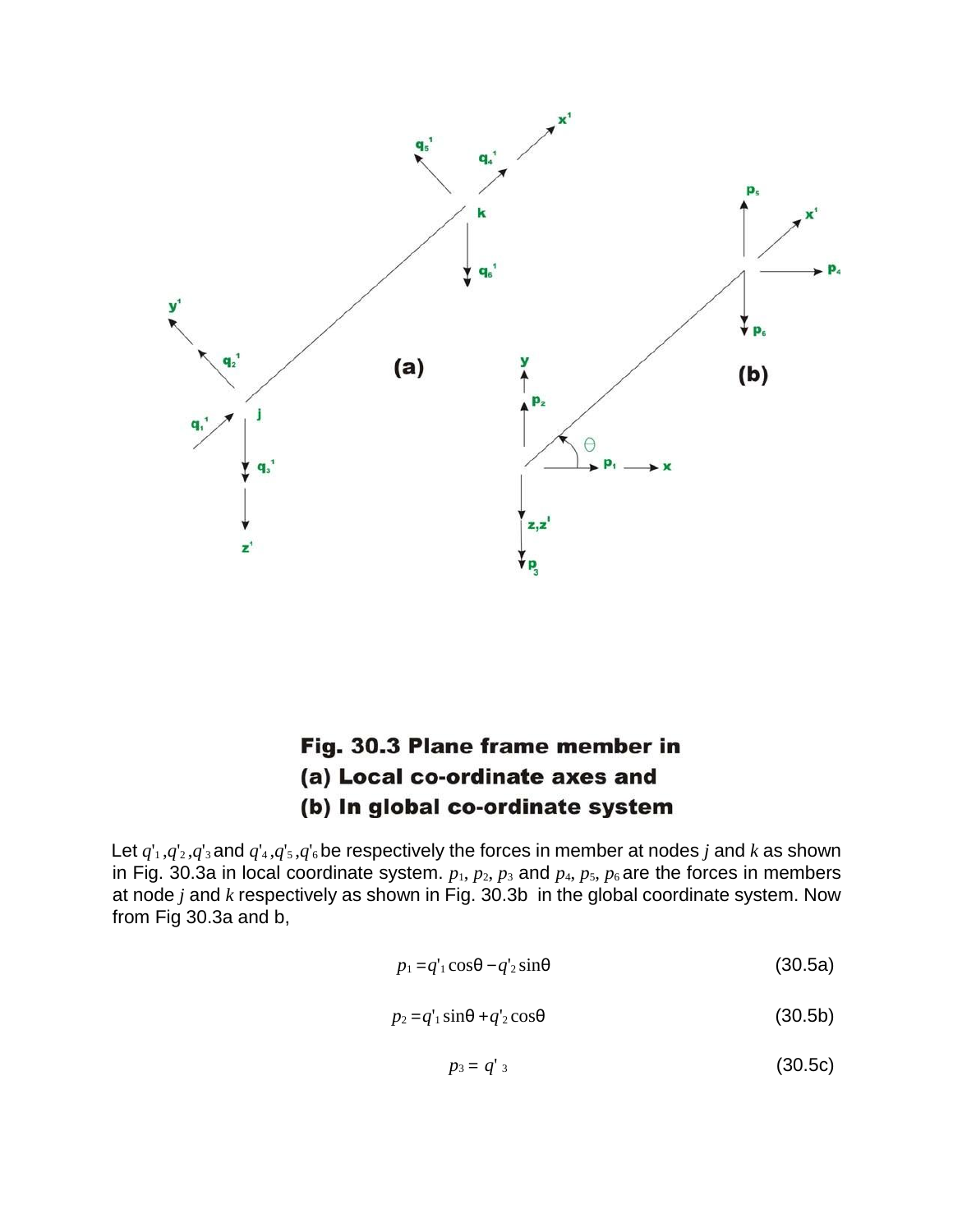Thus the forces in global coordinate system can be related to forces in local coordinate system by

$$
\begin{bmatrix} p_1 \\ p_2 \\ p_3 \\ p_4 \\ p_5 \\ p_6 \end{bmatrix} = \begin{bmatrix} l & -m & 0 & 0 & 0 & 0 \\ m & l & 0 & 0 & 0 & 0 \\ 0 & 0 & 1 & 0 & 0 & 0 \\ - & - & - & - & - & - & - \\ 0 & 0 & 0 & l & -m & 0 \\ 0 & 0 & 0 & m & l & 0 \\ 0 & 0 & 0 & 0 & 0 & 1 \end{bmatrix} \begin{bmatrix} q'_1 \\ q'_2 \\ q'_3 \\ q'_4 \\ q'_5 \\ q'_6 \end{bmatrix}
$$
(30.6a)

Where,  $l = \cos\theta$  and  $m = \sin\theta$ .

This may be compactly written as,

$$
\{p\} = [T]^T \{q'\} \tag{30.6b}
$$

#### *Member global stiffness matrix*

From equation (30.1b), we have

{*q*'}=[*k*']{*u*'}

Substituting the above value of  $\{q\}$  in equation (30.6b) results in,

$$
\{p\} = [T]^T[k']\{u'\} \tag{30.7}
$$

Making use of equation (30.3b), the above equation may be written as

$$
\{p\} = [T]^T[k'] [T] \{u\} \tag{30.8}
$$

or

$$
\{p\} = [k] \{u\} \tag{30.9}
$$

The equation (30.9) represents the member load-displacement relation in global coordinate system. The global member stiffness matrix [*k*] is given by,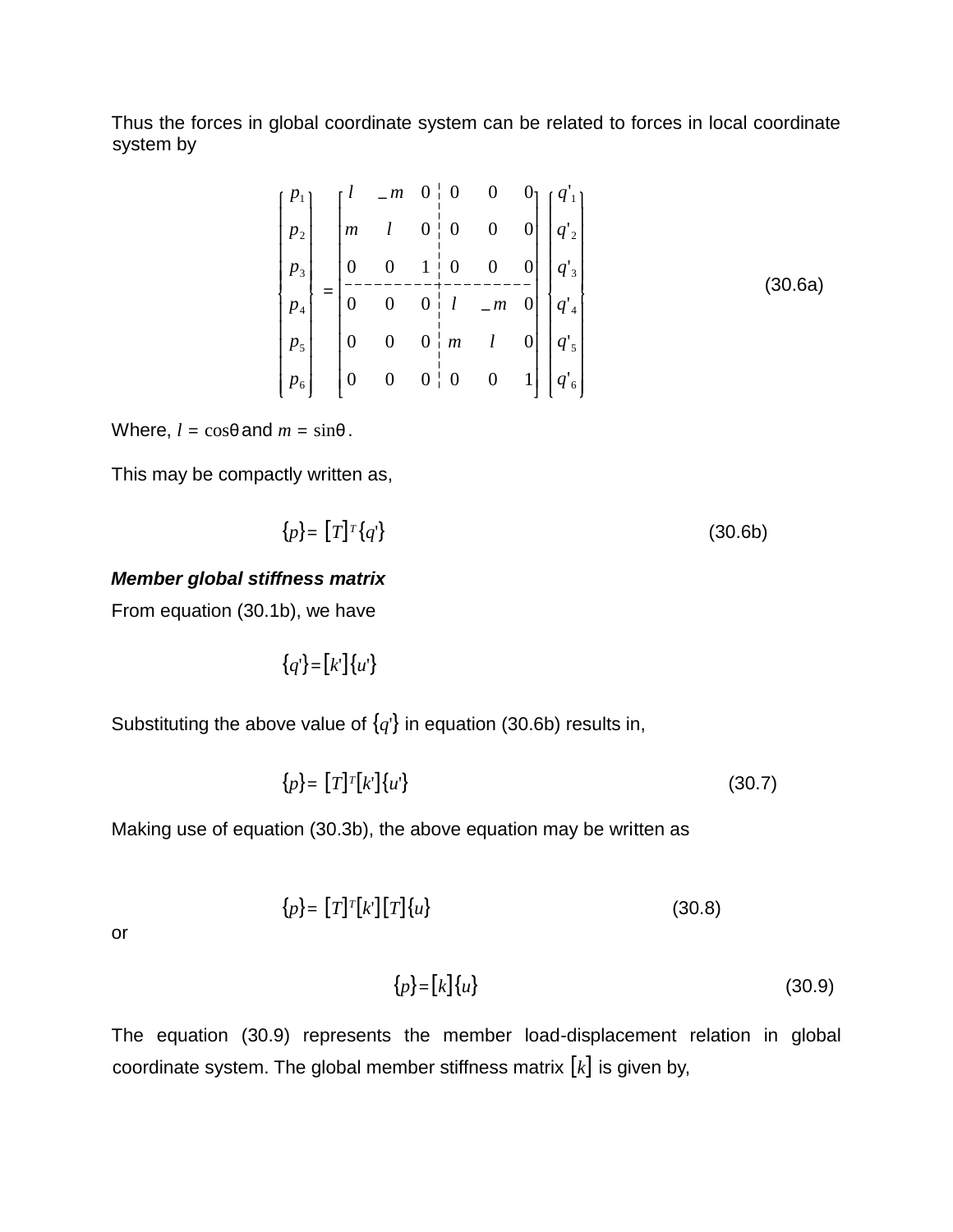$$
[k] = [T]^T [k^r][T] \tag{30.10}
$$

After transformation, the assembly of member stiffness matrices is carried out in a similar procedure as discussed for truss. Finally the global load-displacement equation is written as in the case of continuous beam. Few numerical problems are solved by direct stiffness method to illustrate the procedure discussed.

#### Summary

In this lesson, the analysis of plane frame by the direct stiffness matrix method is discussed. Initially, the stiffness matrix of the plane frame member is derived in its local co-ordinate axes and then it is transformed to global co-ordinate system. In the case of plane frames, members are oriented in different directions and hence before forming the global stiffness matrix it is necessary to refer all the member stiffness matrices to the same set of axes. This is achieved by transformation of forces and displacements to global co-ordinate system. In the end, a few problems are solved to illustrate the methodology.

#### **Source: Nptel and other website**

# **Our Procedure:**

The major steps in solving any planar frame problem using the direct stiffness method:

*Step 1*: Select the problem units. Set up the coordinate system. Identify and label the nodes and the elements based on the values of m and n. If the number of bays is greater than the number of storeys, numbering of nodes is done vertically, else otherwise. For each element select a start node (node 1) and an end node (node 2). Label the three global dof at each node starting at node 1 and proceeding sequentially.

*Step 2*: Assign each member its local and global stiffness matrix using the value of the angle it makes with the horizontal.